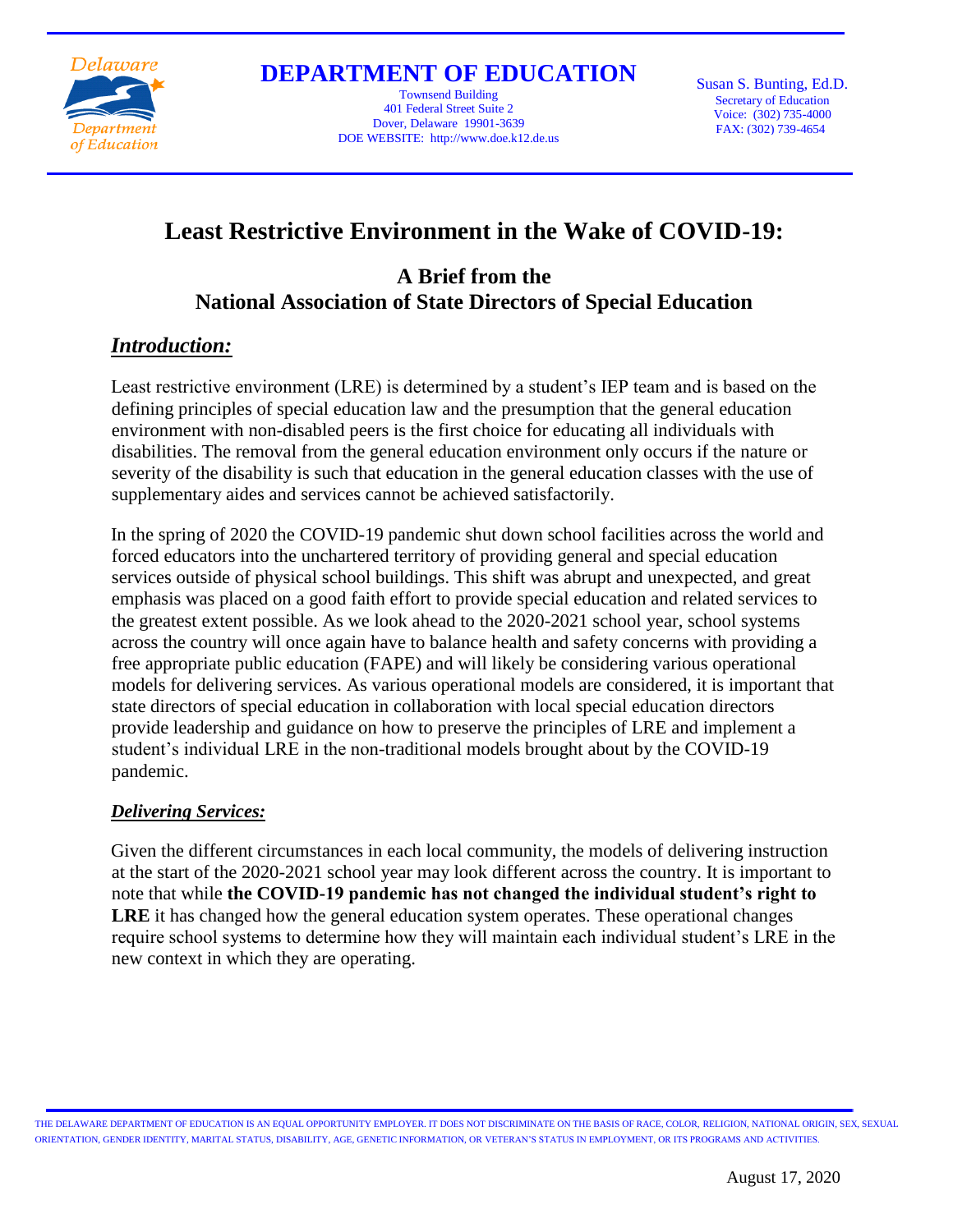*Example 1:* Susan will be entering a third-grade class with 26 students at the start of the 2020-2021 school year. She receives 60 minutes a day of special education services in the general education classroom in math and English Language Arts (ELA) and 30 minutes a week of speech-language therapy outside of the general education classroom under the disability classification of specific learning disability. Susan's local community has experienced an outbreak of COVID-19 in recent weeks and is considering multiple operational models for the start of the 2020-2021 school year. Susan's IEP will be implemented, and FAPE provided in each operational model.

| <b>School Operational Models</b>                                                                                                                                                                                                                                                                                                                                                                              |                                                                                                                                                                                                                                                                                                                                                                                                                                                                            |                                                                                                                                                                                              |  |  |
|---------------------------------------------------------------------------------------------------------------------------------------------------------------------------------------------------------------------------------------------------------------------------------------------------------------------------------------------------------------------------------------------------------------|----------------------------------------------------------------------------------------------------------------------------------------------------------------------------------------------------------------------------------------------------------------------------------------------------------------------------------------------------------------------------------------------------------------------------------------------------------------------------|----------------------------------------------------------------------------------------------------------------------------------------------------------------------------------------------|--|--|
| <b>Distance Learning</b>                                                                                                                                                                                                                                                                                                                                                                                      | <b>Hybrid</b>                                                                                                                                                                                                                                                                                                                                                                                                                                                              | <b>Traditional</b>                                                                                                                                                                           |  |  |
| Students will use a distance/remote<br>platform for educational services.                                                                                                                                                                                                                                                                                                                                     | Students will follow an<br>alternating schedule to reduce<br>the number of students on<br>campus and in each classroom.<br>Students will report to school<br>two times a week with social<br>distancing procedures in place<br>and will use a virtual platform<br>three times a week.                                                                                                                                                                                      | Students will report to<br>school five times a<br>week with social<br>distancing protocols in<br>place.                                                                                      |  |  |
| <b>LRE Considerations for Susan</b>                                                                                                                                                                                                                                                                                                                                                                           |                                                                                                                                                                                                                                                                                                                                                                                                                                                                            |                                                                                                                                                                                              |  |  |
| Susan will participate in a virtual<br>learning model with her general<br>education third-grade class. Her<br>special education teacher will host<br>a small group virtual break out<br>session with her and other students<br>in ELA and math after large group<br>instruction (or provide supports<br>during the large group instruction).<br>Susan will participate in a weekly<br>virtual speech session. | While on campus, Susan's third<br>grade class will be split into two<br>sections. Susan will remain in<br>one classroom all day with her<br>peers, and her teachers will<br>rotate as appropriate. Her<br>special education teacher will<br>provide 60 minutes of support in<br>math and ELA each day while<br>Susan is on campus and follow<br>the distance learning model the<br>other three days. Susan will<br>participate in a virtual speech<br>session once a week. | Susan will receive her<br>special education<br>services inside her<br>general education<br>classroom and speech<br>services outside of the<br>general education<br>classroom once a<br>week. |  |  |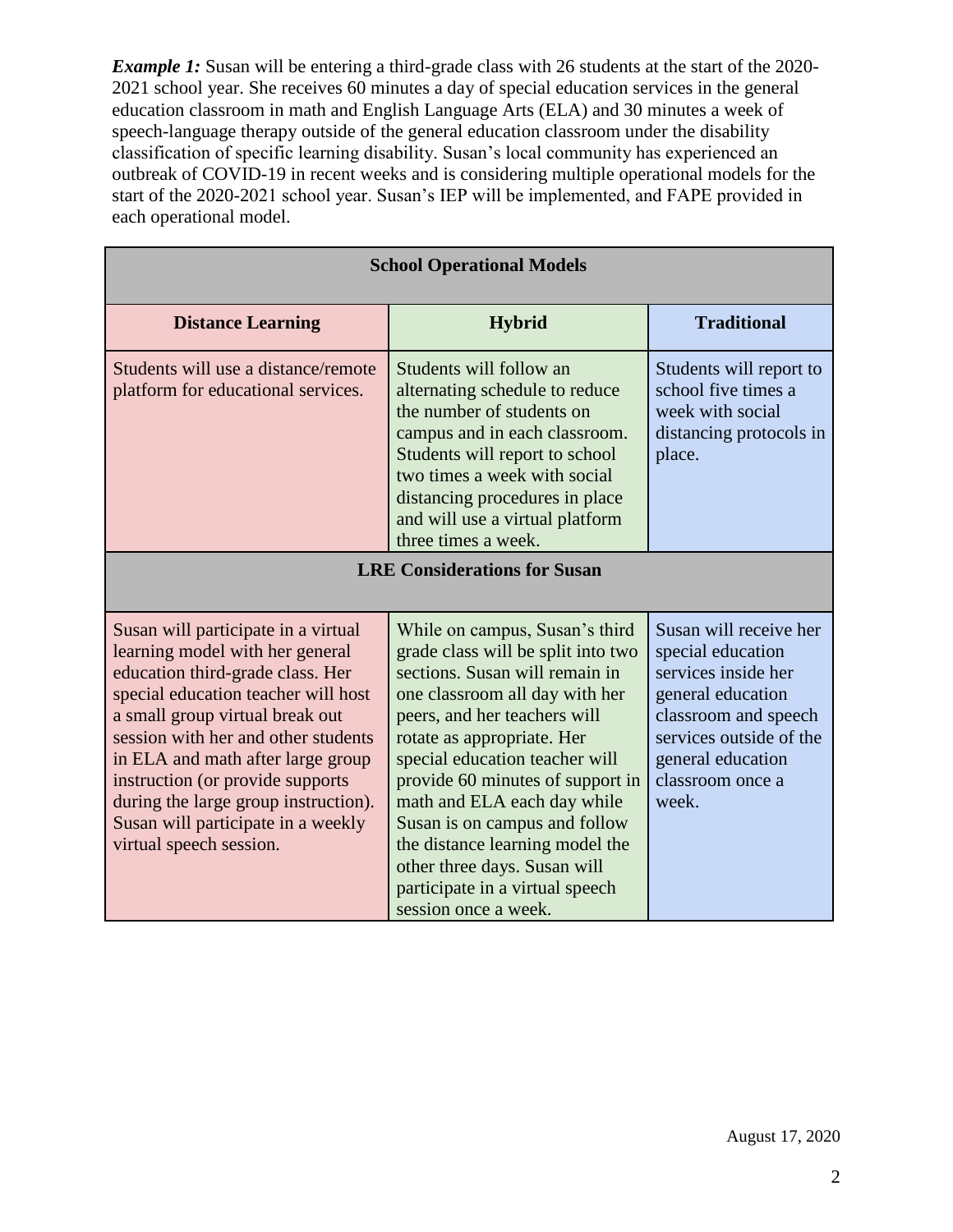*Example 2:* Eddy will be entering 10th grade at the start of the 2020-2021 school year. He receives 240 minutes a day of special education services outside of the general education classroom and 60 minutes a week of speech-language therapy outside of the general education classroom under the disability classification of Autism. During his 10th grade year, Eddy is scheduled to take the following courses: English II, Business Math, Biology, Civics, PE, Health, Journey to Careers, Animal Science, and Study Skills. Eddy's local community has experienced an outbreak of COVID-19 in recent weeks and is considering multiple operational models for the start of the 2020-2021 school year.

| <b>School Operational Models</b>                                                                                                                                                                                                                                                                                                                                                                                                                                                                                                                                                                         |                                                                                                                                                                                                                                                                                                                                                                                                                                                                                                                                                                                                                  |                                                                                                                                                                                                                                                                                                                                                                                                                                                                                                                                                                                                            |  |  |
|----------------------------------------------------------------------------------------------------------------------------------------------------------------------------------------------------------------------------------------------------------------------------------------------------------------------------------------------------------------------------------------------------------------------------------------------------------------------------------------------------------------------------------------------------------------------------------------------------------|------------------------------------------------------------------------------------------------------------------------------------------------------------------------------------------------------------------------------------------------------------------------------------------------------------------------------------------------------------------------------------------------------------------------------------------------------------------------------------------------------------------------------------------------------------------------------------------------------------------|------------------------------------------------------------------------------------------------------------------------------------------------------------------------------------------------------------------------------------------------------------------------------------------------------------------------------------------------------------------------------------------------------------------------------------------------------------------------------------------------------------------------------------------------------------------------------------------------------------|--|--|
| <b>Distance Learning</b>                                                                                                                                                                                                                                                                                                                                                                                                                                                                                                                                                                                 | <b>Hybrid</b>                                                                                                                                                                                                                                                                                                                                                                                                                                                                                                                                                                                                    | <b>Traditional</b>                                                                                                                                                                                                                                                                                                                                                                                                                                                                                                                                                                                         |  |  |
| Students will use a<br>distance/remote platform for<br>educational services.                                                                                                                                                                                                                                                                                                                                                                                                                                                                                                                             | Students will follow an<br>alternating schedule to reduce<br>the number of students on<br>campus and in each classroom.<br>Students will report to school<br>two times a week with social<br>distancing procedures in place<br>and will use a virtual platform<br>three times a week.                                                                                                                                                                                                                                                                                                                            | Students will<br>report<br>to<br>school five times a week<br>with<br>social<br>distancing<br>protocols in place.                                                                                                                                                                                                                                                                                                                                                                                                                                                                                           |  |  |
| <b>LRE Considerations for Eddy</b>                                                                                                                                                                                                                                                                                                                                                                                                                                                                                                                                                                       |                                                                                                                                                                                                                                                                                                                                                                                                                                                                                                                                                                                                                  |                                                                                                                                                                                                                                                                                                                                                                                                                                                                                                                                                                                                            |  |  |
| Eddy will participate in virtual<br>English II, Business Math,<br>Biology, and Civics classes<br>outside of the general<br>education classroom led by a<br>special education teacher with<br>support from the general<br>education content teachers.<br>Eddy will participate in PE,<br>Health, Journey to Careers,<br>Animal Science, and Study<br>Skills inside the virtual general<br>education classroom with<br>support from a special<br>education instructional aide.<br>Eddy will participate in two<br>virtual speech therapy sessions<br>a week outside of the general<br>education classroom. | While on campus Eddy will<br>participate in English II,<br>Business Math, Biology, and<br>Civics classes outside of the<br>general education classroom<br>led by a special education<br>teacher with support from the<br>general education content<br>teachers. Eddy will participate<br>in PE, Health, Journey to<br>Careers, Animal Science, and<br>Study Skills inside the virtual<br>general education classroom<br>with support from a special<br>education instructional aide.<br>Eddy will participate in two<br>virtual speech therapy<br>sessions a week outside of the<br>general education classroom. | Eddy will participate in<br>English II, Business Math,<br>Biology, and Civics classes<br>outside of the general<br>education classroom led by a<br>special education teacher<br>with support from the general<br>education content teachers.<br>Eddy will participate in PE,<br>Health, Journey to Careers,<br>Animal Science, and Study<br>Skills inside the general<br>education classroom with<br>support from a special<br>education instructional aide.<br>Eddy will participate in two<br>traditional or virtual speech<br>therapy sessions a week<br>outside of the general<br>education classroom. |  |  |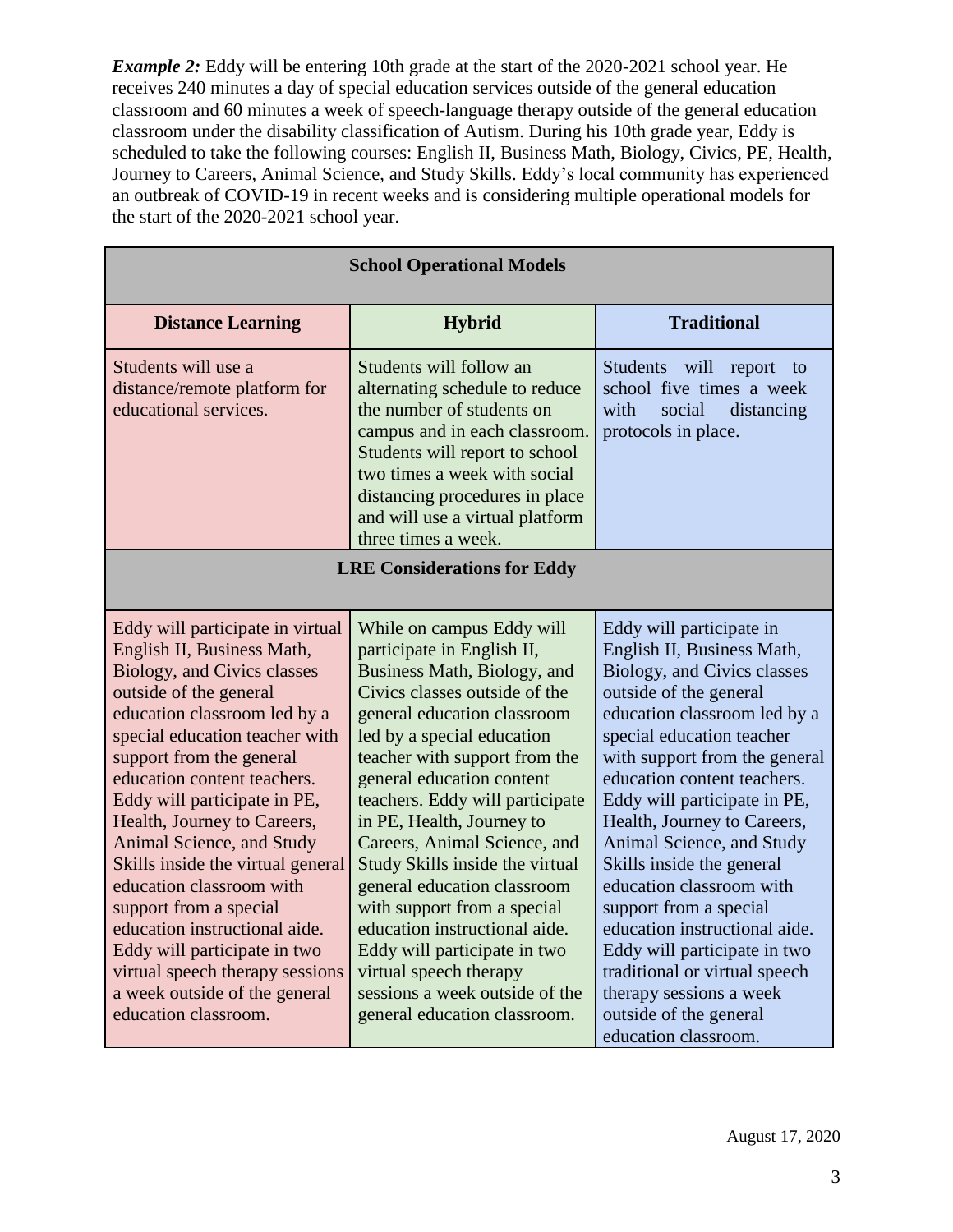# **How we can support students in the Least Restrictive Environment using Universal Design for Learning and Teaching Remotely**

Universal Design for Learning (UDL) is a framework for curriculum design and classroom instruction that is based on years of research of neuroscience and the science of learning. It considers the diverse learning strengths and needs of ALL students and supports accessibility and engagement within the classroom. UDL operates under the assumption that all students can and will learn when provided with a suitable learning environment. UDL removes barriers, provides needed supports, and appropriately challenges students while maintaining high expectations for *ALL*. Universal Design for Learning is built on years of research in learning sciences and is focused on three networks of the brain: Affective Networks (Engagement), Recognition Networks (Representation), and Strategic Networks (Action & Expression).

Now, more than ever, UDL is a way to think about providing an equitable learning environment, whether virtually or in-person, to ensure that every student has the instruction, tools, and resources to be successful. UDL promotes the learning needs of all learners by considering *from the beginning of the lesson planning process:*

- Clear, flexible goals and assessment
- Variability within the classroom
- Multiple ways of representing information and expression of learned material to eliminate barriers in the curriculum

## **UDL Considerations for Remote Instruction**

#### **Goals and Assessment**

● **Learning goals should be made clear and in student-friendly language.** Students should know exactly what they are working toward and why it is important (relevancy). Goals should be posted in multiple places as a reminder to the students (e.g., on a class website, in synchronous and asynchronous presentations, on activity sheets, on syllabuses, learning management system folders, etc.).

#### ● **Separate the means from the ends**

Separating the learning goals from the means (way) of achieving them. If goals are too specific, with only one way to achieve the goal, some students are excluded from success because they can not achieve the goal in that specific manner. Offering more than one way to achieve the goal increases the likelihood of mastery.

● **Offer ongoing, flexible assessments**

In a UDL environment, effective assessments are essential. These assessments should be flexible and meaningful and should provide information about teaching and learning. Assessments should offer the opportunity to improve teaching and learning during instruction and should be used to offer meaningful feedback and focus on the process of learning or meeting a goal.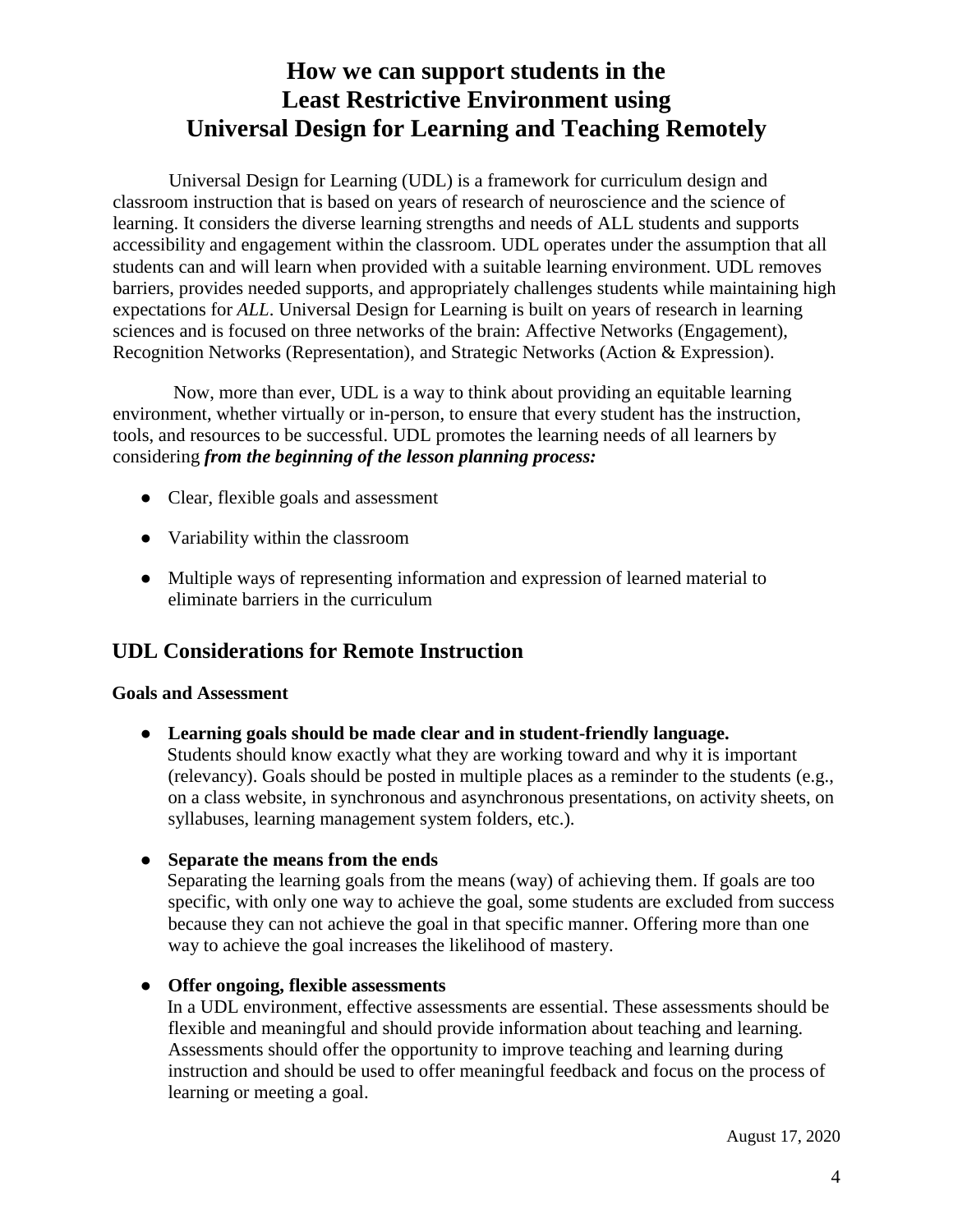## **Variability**

### ● **Acknowledge learner variability and the fact that variability depends on time, day and context.**

Brains are unique and varied and no two people learn in the same way. The way one chooses to learn depends on his or her background knowledge, cultural background, experiences, and interests. Not only do we all learn in unique ways, but our abilities continually change in response to the environment in real-time, resulting in variability based on the day, hour, or even minute. In a UDL environment, differences in experience, knowledge, and ability are to be expected and are celebrated. Educators should consistently anticipate barriers within the online curriculum and proactively offer flexibility in the goals, methods and materials, and assessment used in the classroom. Offering choice in those methods, materials and assessment allows for students to be advocates for their learning and increase engagement in the learning process.

#### **Multiple Means of Engagement**:

- **Choice** is the surest way to increase student engagement. By offering ways students can access the material and show their understanding, barriers are eliminated and students become more likely to view the assignment as worthwhile.
- **Building relationships with students** is paramount in a virtual classroom. Teachers should devote time to have one-on-one or small group discussions about topics other than academic assignments. This helps teachers gain an understanding of each student, learn about their interests and increase the likelihood that students will feel more comfortable asking for help or receiving feedback in an academic discussion.
- **Building relationships with families** is also important. Be sure to let students and parents/guardians know what to expect from the teacher as far as availability for conferences, email or phone calls and the amount of work that will be required for each subject area. If needed, offer one-on-one sessions offering technical support for the different learning management systems, online tools and where to find assignments that are due.
- **Build a sense of community** within the virtual classroom. Have time devoted to where students can come together and discuss topics that are important to them. Offer quick discussion prompts, games, trivia questions, or a virtual show and tell to help with team building.
- **Set online classroom expectations** with your students. Establish norms and procedures for the virtual classroom. Topics include how to ask or respond to a question, submit assignments, receive help, or find resources. A good idea is to use a behavior matrix that follows the school-wide behavior expectations (e.g., PBS or other systems).

August 17, 2020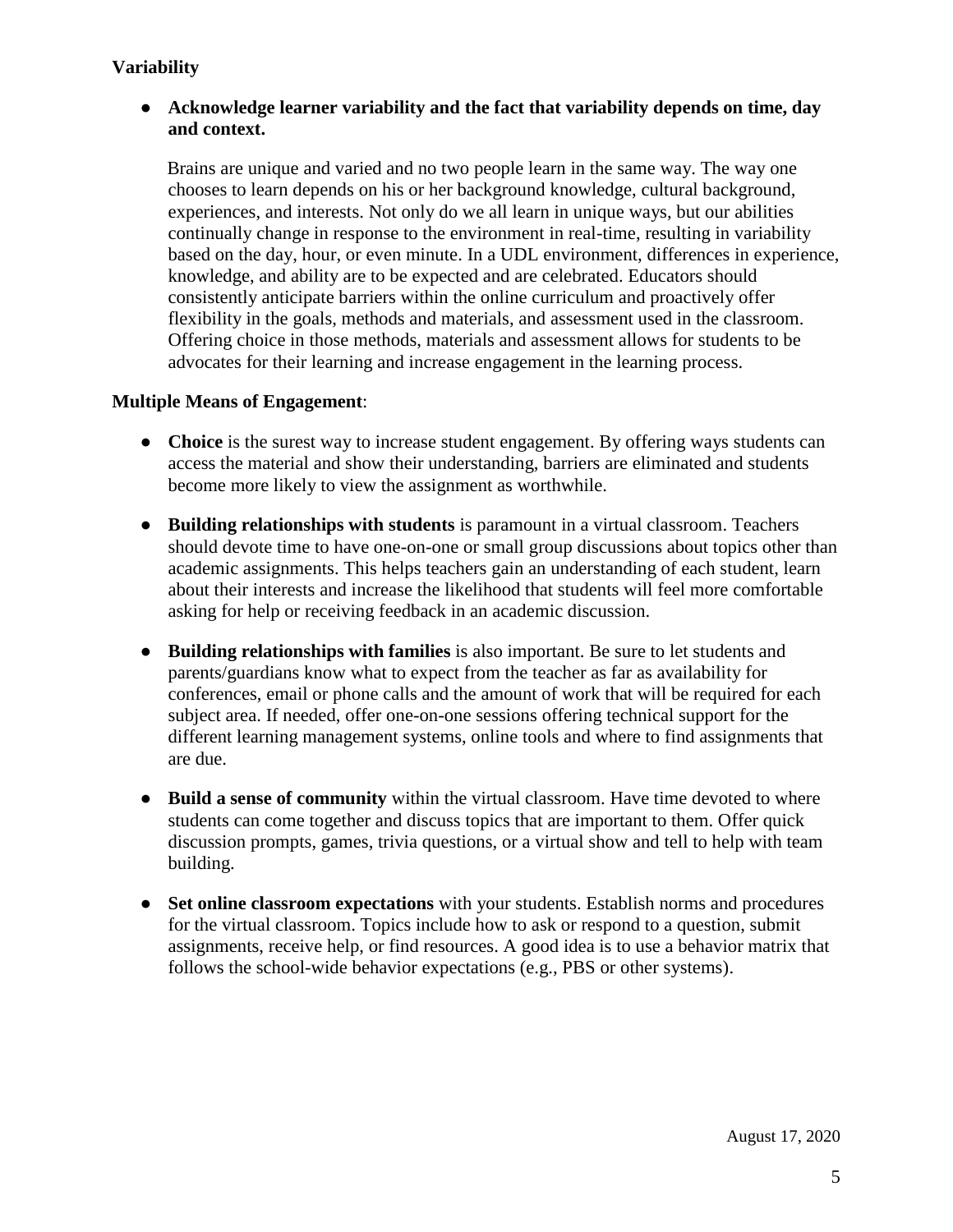**• Organize materials** in a way that makes sense and where students can easily find what is needed. Clearly label folders in the learning management system (i.e., Schoology, Google Classroom, etc.). Include due dates and needed resources or links within the folder. If possible provide a weekly schedule and provide consistency with synchronous and asynchronous learning times as well as independent work times.

#### **Multiple Means of Representation**

- **Offer Choice in how content is represented.** Offering more than one modality helps students to choose the best way to access and understand the material. Examples include pdf versions, digital formats, graphics, and videos of texts or concepts. When presenting synchronously, it is a great idea to record the lesson so that students can refer back if needed.
- **Offer ways to support decoding or translation of the text.** Some students may have issues processing written words and would benefit from verbal explanations. To enhance learning, use alt-text to describe visuals, text to speech, hyperlinks to other learning resources, and videos with subtitles.
- **Offer ways for students to comprehend text.** Provide graphic organizers, visuals and class notes to help with learning new concepts. Consider using various forms of media to assist with comprehension (text, images, videos, diagrams, animations, etc.). Make your content accessible by posting slides and notes on the learning management system.

## **Multiple Means of Action and Expression**

- **Offering options for tools and assistive technologies** allows students to express their knowledge in a variety of ways and use tools to help them show what they know more efficiently. Whether students need physical tools due to a disability, communication devices to help them participate in a discussion, or built-in word processing tools, offering tools to communicate their understanding leads to a more accurate and robust picture of mastery.
- **Offer choice in how students express what they have learned.** Allow for flexibility in students' responses (e.g., text, audio, video, kinesthetic (record on video), etc.). This helps to eliminate any barriers to expression of mastery that is common when only one modality is the standard. Giving students the choice as to how they are showing what they know helps to foster self-advocacy and expert learning and allows teachers to gain a better understanding about what a student knows.
- **Offer summarization and reflection break times.** When conducting a lecture-type format, be sure to include a break or reflection activity every 15-20 minutes to allow for the brain to process new information and to allow students to self-reflect on the progress towards the goal.